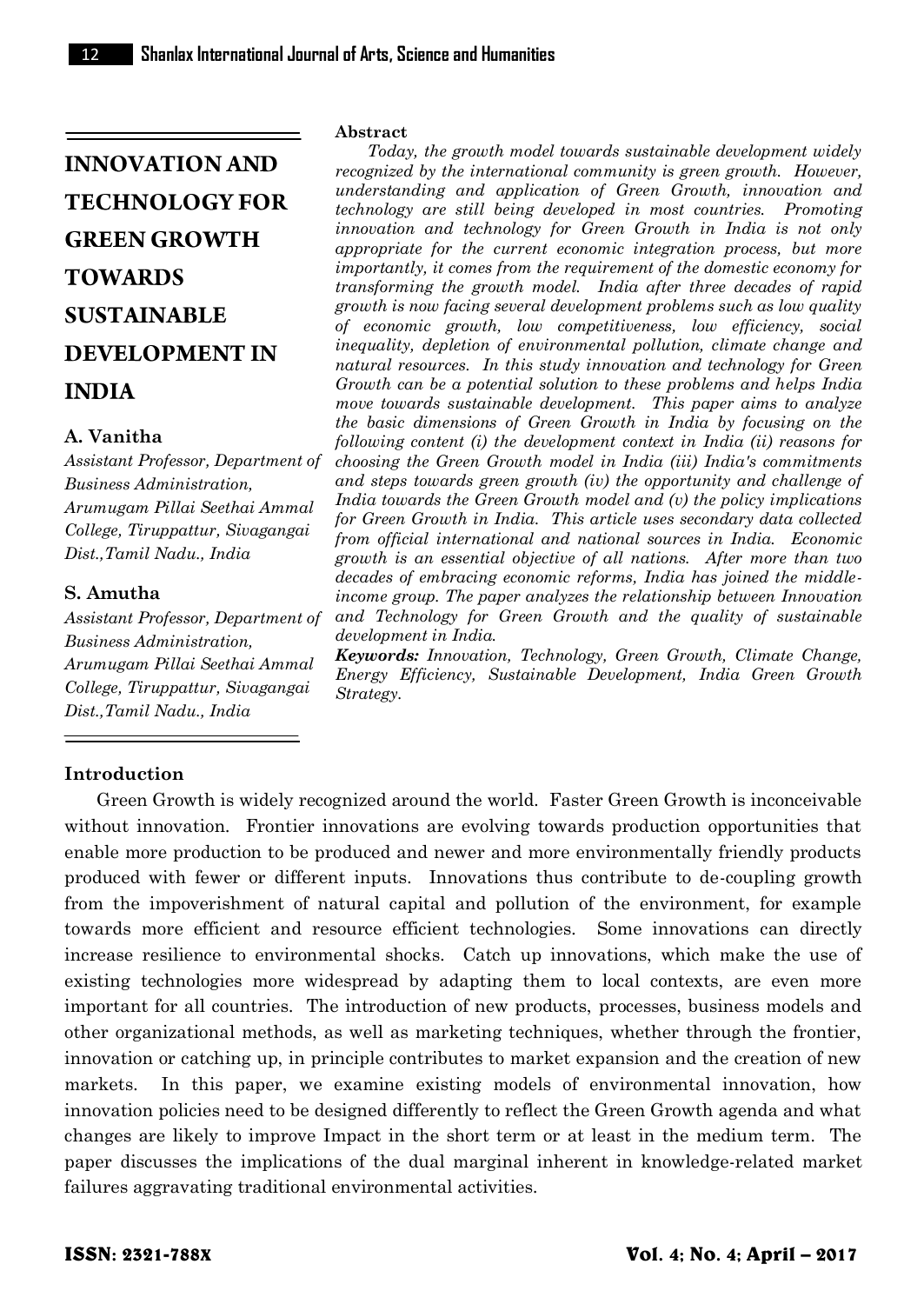# **What is Green Growth Innovation?**

This Green Growth concept is based on the idea that economic outcomes can no longer be the only parameter of societal progress and are in themselves an incomplete representation of the full value of an economy and are likely to mask the inherent risks and costs production and consumption. This recognition has helped to integrate the concepts of economic growth and environmental sustainability. Green Growth means promoting economic growth and development while ensuring that natural resources continue to provide the environmental resources and services that underpin our well being. To do so, it must catalyze investment and innovation that will sustain sustained growth and generate new economic opportunities.

#### **Review of Literature**

The literature on Green Growth is, most recently, as a significant political debate on this issue took place only after the global financial crisis of 2015. The literature is also dominated by the applications or context of industrialized countries or World. The relative novelty of the policy concept means that the overall work on definitions and the potential for Green Growth is broader than the analysis of experience.

In addition to the more general theoretical and diagnostic literature, specific fields of technology and innovation, employment, trade and metrics are strongly reported in the literature to date. The efficiency of resources, the transformation of energy systems, the valuation of natural capital in economic calculation and the pricing of environmental activities (Jouvet et al., 2013).

Schmalensee (2012) suggests that there is little evidence of a threat to economic growth in the short to medium term from natural resource depletion or uncontrolled environmental degradation. It is not clear that the transition to a green economy can itself generate the desired growth countries (Huberty et al., 2011) and for developing countries, conventional growth can provide a faster way out of Poverty (Dercon, 2012). Nor is it clear that giving up economic growth is a necessary condition for tackling the environmental crisis (Janicke, 2012). The critical debate focuses on accepting short-term adjustment costs while awaiting long-term gains (Resnick et al., 2012).Most green policies have an economic cost over the short term, despite the economic benefit from a better environment and natural capital in the long term (Strand and Toman, 2010; Hallegatte et al., 2011).

Green Growth policies should reconcile the short and long term, maximizing synergies and mitigating trade-offs between space and time (Hallegatte et al., 2011). As a result, the World Bank (2012) suggests that Green Growth should focus on what needs to be done in the next five to ten years to generate immediate benefits and avoid blocking into unsustainable paths. The theory of Green Growth cannot determine whether a particular strategy or path of Green Growth will achieve the demands made for it (Jacobs, 2013), and some argue that the conventional tools of the neoclassical economy Have serious limitations for incorporating environmental considerations into economic policy (Kosoy et al., 2012).

#### **Green Growth in Developing Countries**

The limited literature on developing countries is largely linked to the potential of Green Growth policies, emerging economies and the formulation of Green Growth strategies. Green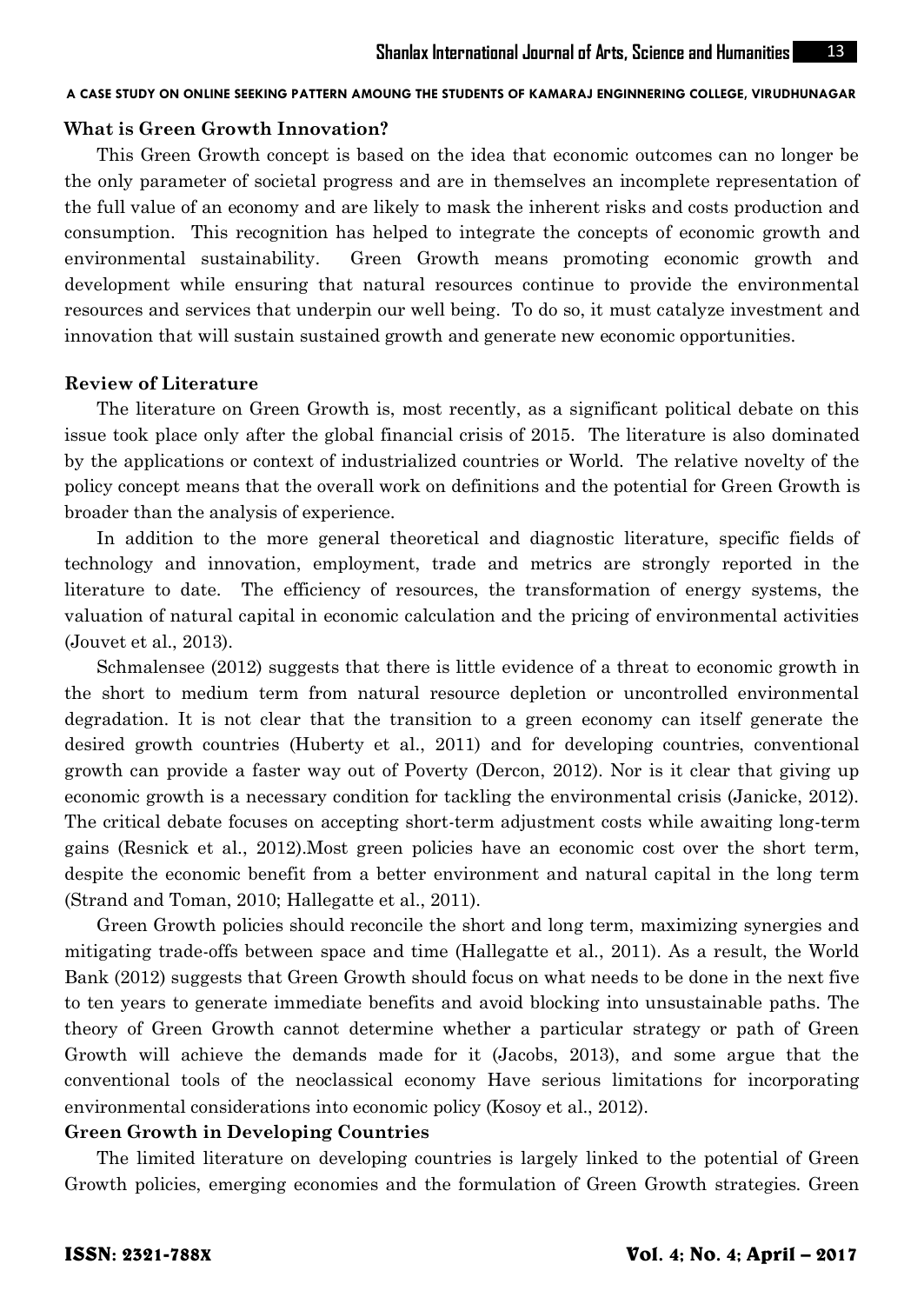Growth was proposed as a way for rapidly growing emerging economies, such as Brazil, China, India and Indonesia, to tackle greenhouse gas emissions and environmental degradation (Jupesta et al., 2011, Ellis et al., 2012) suggest that there are lessons to be learned from their experience. Green Growth strategies have been developed for low-income countries Need to be strengthened to fully address environmental and social issues, such as Bass et al. (2013) found in Ethiopia. For Malawi, Mozambique and South Africa, Resnick et al. (2012) May be incompatible with their comparative advantages and their past investments, economically costly and face popular resistance.

## **Need of the Study**

The need of the study is to preserve natural capital in the process of sustainable economic development. Both Technology and innovation are needed to significantly reduce the impact on the environment and this innovation and technology for Green Growth can provide opportunities for long-term economic growth by improving production efficiency while creating new industries and markets in national economies.

## **Research Methodology**

The specific methods used in this study are historical, analytical and empirical. Interviews were also conducted to obtain expert opinion on certain issues. Most of the data on which this research is studied from periodicals, newspapers, brochures, NGO working papers, government policies, ordinances and circulars. This article uses secondary data collected from official international and national sources in India.

# **Objective of the Study**

This article aims to analyze the fundamental dimensions of Green Growth in India by focusing on the following content :

- 1. To Study trends in innovation in green growth
- 2. To Explore the development context and the reasons for the choice of the Green Growth model in India
- 3. To Identify India's commitments and milestones for green growth;
- 4. To Explore India's opportunities and challenges of green growth
- 5. To Suggest the political implications of Green Growth in India.

# **Trends in Green Growthinnovation**

Innovation is at the heart of sustained economic growth and prosperity for both advanced and developing countries. Defined as a whole as the introduction of new technologies and practices in an economy, innovation has a positive impact and can lead to a transition to a knowledge based economy. By analyzing how innovation occurs, decision makers can develop more effective strategies to enable and accelerate. In Figure: 1 indicates the innovation towards the growth of technology development based on adaptability, frontier and absorptive method. For innovation linked to green growth, the structure and functions of the innovation system are similar to those of general innovation. However, in addition to the typical problems of innovation in general, innovation in Green Growth is also hampered by market failures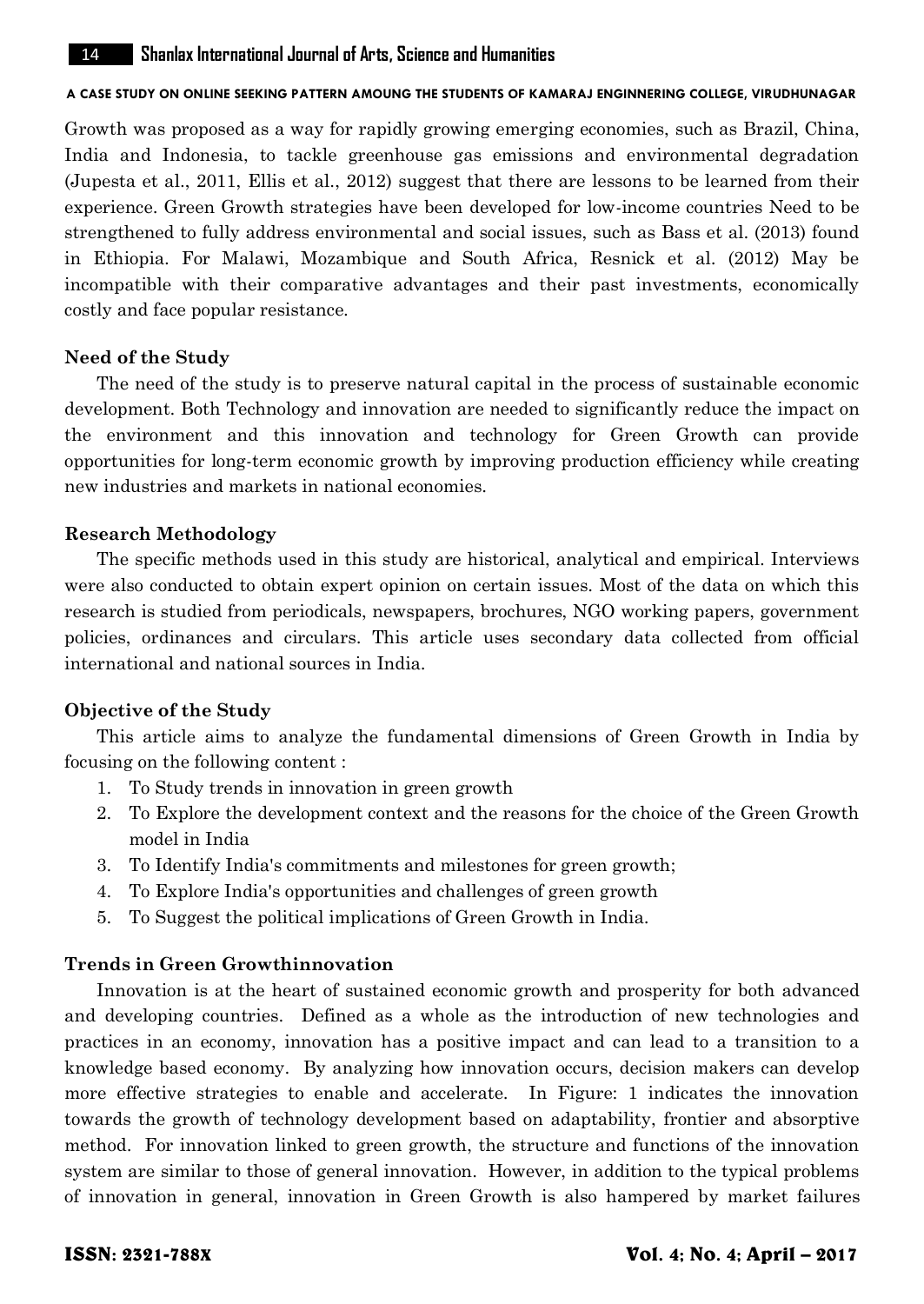related to the environment. It is possible for an innovation system to successfully support innovation in many technological areas, but not in those related to green growth. For this reason, it is necessary to focus on both types of failures in order to drive innovation towards a pathway of green growth.



## **Figure 1: Innovation Towards the Growth of Technology Development**

# **Commitment and Steps of India Effort toward Green Growth**

India is emerging as one of the fastest growing economies in the world and is currently the third largest economy in Asia by GDP. India's gross national income for 2014 - 2015 was 105.27 trillion, with an annual growth rate of 7.4% (Economic Survey 2014 - 2015). The share of the service sector is the largest of India's total GDP at 57% (2013) followed by the industrial sector at 25% and the remaining 18% of the agricultural sector. By 2014, India's total population was 1.29 billion and its share of the world population was about 17.84%. Overall, economic growth appeared to have picked up in the past year and is expected to improve in 2015-2016. In India development is an imperative, the environmental consequences can be considerable, as they will put serious constraints on natural resources such as land, water, minerals, fossil fuels and increase in the price of energy and raw materials.

# **Technologies for Green Growthinnovation**

Innovation and Technology for Green Growth in different sectors with examples are explained in the below Table 1.

| <b>Sector</b>             | <b>Examples of Technologies</b>                                                                                                                                 |
|---------------------------|-----------------------------------------------------------------------------------------------------------------------------------------------------------------|
| <b>Electricity Access</b> | Smart power grids<br>Indoor cooking stoves using renewable energy (for<br>$\alpha$ example : solar, wind<br>• Off grid technologies such as local wind turbines |

**Table1: Key Sectors and Technologies for Green Growth Innovation**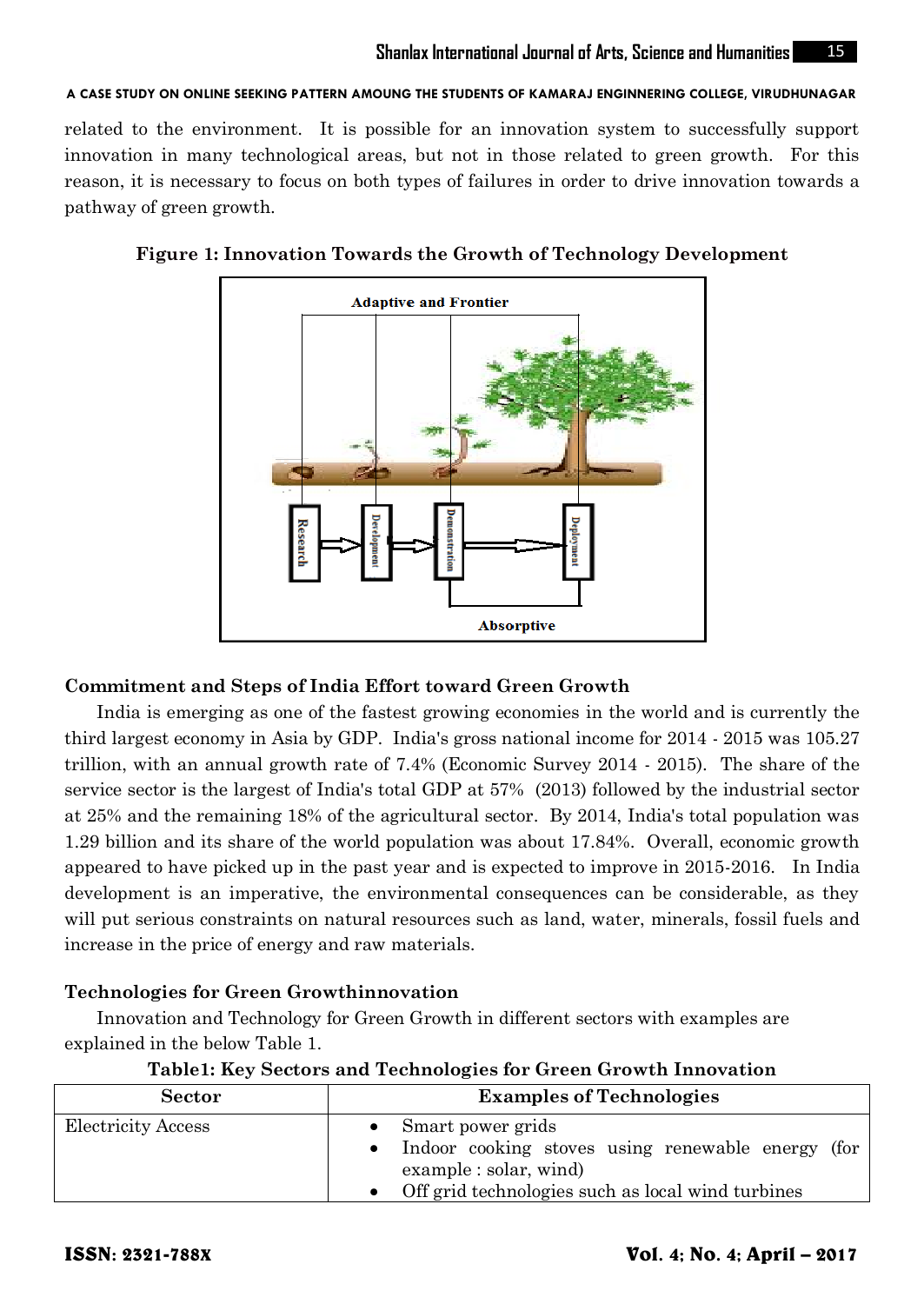| Water Management                             | Desalinization plants<br>Wastewater treatment facilities                                                                                                                                                                                                                                                                                                                                                                                                                   |
|----------------------------------------------|----------------------------------------------------------------------------------------------------------------------------------------------------------------------------------------------------------------------------------------------------------------------------------------------------------------------------------------------------------------------------------------------------------------------------------------------------------------------------|
| Climate Change/<br><b>Reducing Emissions</b> | Mitigation technologies<br>٠<br>Smart power grids<br>Renewable energy technologies<br>Wind, solar, geothermal, marine energy, biomass,<br>hydro power, etc.<br>Electric and hybrid vehicles<br>$\bullet$<br>Carbon capture and storage<br>Adaptation technologies<br>Higher yield seeds<br>Drought resistant crops and cultivation practices<br>٠<br>Climate resistant infrastructure: sea walls, drainage<br>capacity, water, forest and biodiversity management,<br>etc. |
| Transport                                    | Bus rapid transit<br>٠<br>Low emission vehicles and fuel biogas, hybrid and plug<br>in electric vehicle                                                                                                                                                                                                                                                                                                                                                                    |
| <b>Building Energy</b><br>Efficiency         | Smart power grids and smart meters<br>$\bullet$<br>Thermal insulation<br>Energy efficient lighting: energy efficient compact<br>fluorescent lamps, Electroluminescent light sources<br>Energy recovering stoves using thermo-electric<br>generators                                                                                                                                                                                                                        |
| Agriculture                                  | Genetically modified crops<br>٠<br>Mechanical irrigation and farming<br>Techniques                                                                                                                                                                                                                                                                                                                                                                                         |

**Source**: www.brookings.edu.,

# **Opportunities and Challenges for Green Growthin India**

Our research indicates that India has a tremendous opportunity to increase its level of sustainability beyond what it expects to achieve through the ambitious programs already inaugurated. India has the opportunity to establish itself as a hub of a range of clean technology industries, laying the foundation for new avenues of growth. This plurality will contribute to ensuring sustainable development in order to respect ecological limits and to involve communities. Among the many challenges, it is clear that attitudes must be changed and new growth models need to be taken into account. Over the next two decades, India is expected to grow at a rate of 7% - 8%. And during the same period, it will build about 80% of the physical assets, including infrastructure, commercial and residential real estate, vehicle stock and industrial capacity that will constitute India in 2030. Will bring enormous benefits, but it also poses many challenges, especially in terms of sustainability.

# **Green Growth- the Way A Head**

Greening an economy requires financial and human resources and an effective and coordinated governance regime to establish and support the implementation of green policies, regulations and initiatives. A clear government commitment across the public sector is needed. Policy and institutional coherence are necessary. This can be supported by the integration of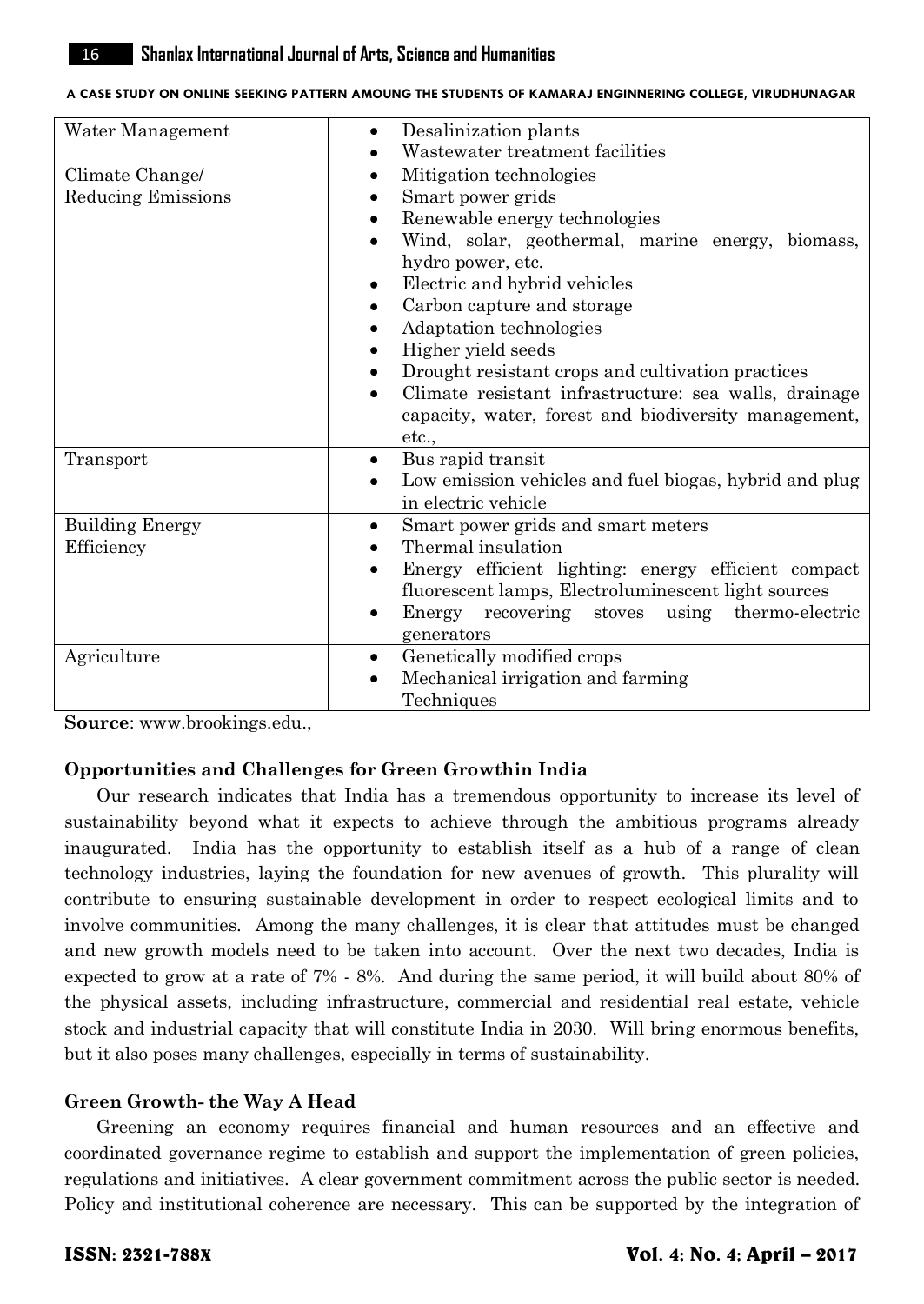Green Growth objectives in environmental, social and economic into public planning, i.e, master plans, social economic development plans, investment land use plans, restructuring plans of public enterprises, technological renovation. Therefore, Green Growth has an important position in the strategy of deep growth in India in the time to come.

# **Findings**

India is expected to grow at such a rapid pace over the next two decades that it could build about 80% of physical assets, including infrastructure, commercial and residential real estate, fleet and industrial capacity which will constitute India of 2030. For India, Green Growth is essential to solve the problems of the current growth model, as low labor productivity, intensive waste and resources, environmental pollution and low technology. Over the past decade, India's strong growth has increased employment opportunities and has lifted millions out of poverty. India's economic growth was predominantly based on quantitative rather than qualitative development, with high fuel and energy consumption in the production of products, thus harming the environment. Environmentally friendly industries are largely underdeveloped. India's remarkable growth record, however, has been overshadowed by a degrading environment and the increasing scarcity of natural resources.

## **Suggestion**

Green Growth strategies are needed to promote sustainable growth and to break the pattern of environmental degradation and depletion of natural resources. The Paper suggests that India focuses on four areas, improving energy efficiency in industry, vehicles and appliances. Accelerate the transformation of its electricity sector, including the adoption of clean technologies. Build ecological infrastructure for urban habitats and transport and the establishment of sustainable agricultural and forestry practices. They may focus on the scope of support for innovation in favor of balance of payments and low margin innovations. They may Create a support structure to enable entrepreneurs to expand their own expertise and access networks.

# **Conclusion**

Green Growth is one way to achieve economic, environmental and development goals. It offers the opportunity to make existing heavy industries more sustainable while simultaneously encouraging new industries and economic diversification. Technological innovation and the establishment of creative, integrated, private and public approaches to support innovation in developing countries are at the center of the Green Growth strategy. Without these creative approaches and the new technologies and market transformations they create, we can hardly achieve the goals of universal access to clean energy, water and sanitation or to the broader environmental goals of climate stabilization and biodiversity, while encouraging economic growth and vitality in all development contexts. For an environmentally sustainable future, India needs to value its natural resources and ecosystem services to better inform policy and decision making.

#### **Reference**

1. Batelle. 2010. "2011 Global R&D Funding Forecast." R&D Magazine, December.